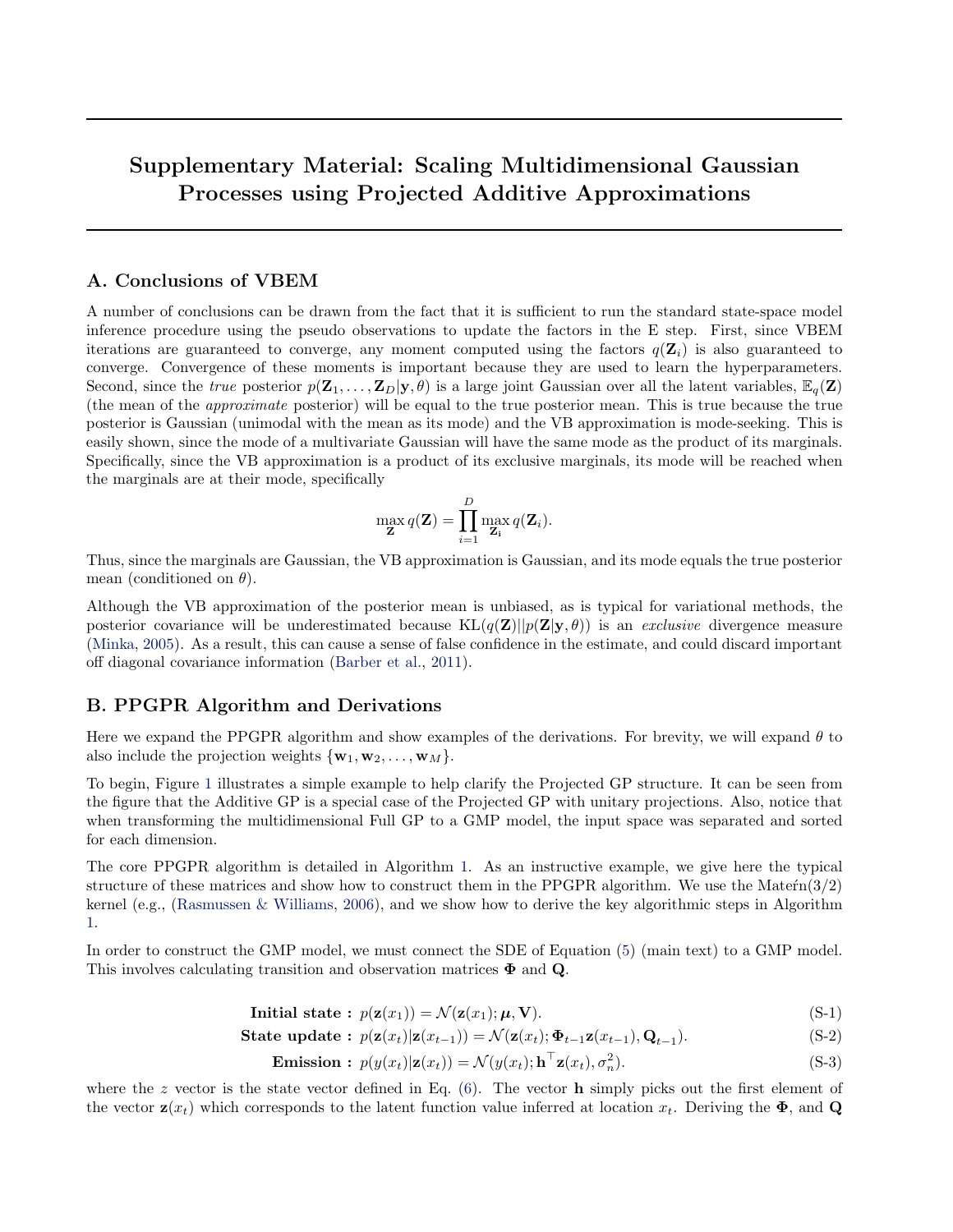matrices involves finding the  $A$  (main text Eq.  $(5)$ ) matrix using the Fourier transform of the covariance function, and solving the SDE of Eq. (1). Earlier works (Hartikainen & Särkkä, 2010; Saatci, 2011) derived these terms for different kernels families. Extending these matrices for projected inputs, as in PPGPR, is straight forward since each projection will result in a new GMP as in Eqs. (S-1)-(S-3). As an example, the **Φ** and **Q** matrices for the *m*-th projection will result in a GMP with matrices:

$$
\Phi_{m_{t-1}} = \frac{1}{\exp(\lambda_m \delta_{m_t})} \begin{bmatrix} (\lambda_m \delta_{m_t} + 1) & \delta_{m_t} \\ -(\lambda_m^2 \delta_{m_t}) & (1 - \lambda_m \delta_{m_t}) \end{bmatrix},
$$
\n(S-4)

$$
\mathbf{Q}_{m_{t-1}} = \begin{bmatrix} \frac{1}{4\lambda_m^3} - \frac{4\delta_{m_t}^2 \lambda_m^2 + 4\delta_{m_t} \lambda_m + 2}{8\lambda_m^3 \exp(2\delta_{m_t} \lambda_m)} & \frac{\delta_{m_t}^2}{2\exp(2\delta_{m_t} \lambda_m)}\\ \frac{\delta_{m_t}^2}{2\exp(2\delta_{m_t} \lambda_m)} & \frac{1}{4\lambda_m} - \frac{2\delta_{m_t}^2 \lambda_m^2 - 2\delta_{m_t} \lambda_m + 1}{4\lambda_m \exp(2\delta_{m_t} \lambda_m)} \end{bmatrix},
$$
(S-5)

where  $\delta_{m_t} = \mathbf{w}_m (\mathbf{x}_t - \mathbf{x}_{t-1})$  is the *m*-th linear projection of the input space, and  $\lambda_m$  is the *m*-th covariance lengthscale hyperparameter. Notice, that in PPGPR, the projections are chosen sequentially in a greedy form, and it is never necessary to consider all the projections simultaneously. For brevity, we will omit the *m* subscript notation from now on, understanding that the  $\Phi$ , and **Q** matrices correspond to the current projection.

In order to learn the optimal hyperparameters of the covariance function we calculate the negative log marginal likelihood (NLML) and its derivatives with respect to the hyperparameters. Finding the NLML of a GMP is simple as the Markov property induce conditional independence between the links of the chain. Hence, the NLML can be written as

$$
-\log(p(z(x_1), z(x_2), \dots, z(x_N)|\theta)) = -\log \prod_{i=1}^N p(z(x_i)|z(x_{i-1}), \theta) = -\sum_{i=1}^N \log p(z(x_i)|z(x_{i-1}), \theta).
$$
 (S-6)

For GMP, the terms in the sum can be efficiently calculated by running a Kalman filter on the chain.

The log marginal likelihood (log  $Z(\theta)$ ) can be written in closed form as

$$
L(\mathbf{y}(i(t)), \theta) = -\frac{1}{2} \left[ \log 2\pi + \log \left( \mathbf{h}^{\top} \mathbf{P}_{t-1}(\theta) \mathbf{h} + \sigma_n^2 \right) + \frac{\left( y(i(t)) - \mathbf{h}^{\top} \boldsymbol{\Phi}_{t-1}(\theta) \boldsymbol{\mu}_{t-1}^{(f)} \right)^2}{\mathbf{h}^{\top} \mathbf{P}_{t-1}(\theta) \mathbf{h} + \sigma_n^2} \right]
$$
(S-7)

where the matrix  $P_t$  is the estimated covariance, and  $\mu_t^{(f)}$  is the estimated state, of the forward pass Kalman filter. The  $i(t)$  function sorts the observations **y** according to the new projected scalar input. The derivatives  $\left(\frac{d \log Z(\theta)}{d \theta}\right)$  $\frac{gZ(\theta)}{d\theta_i}$  are calculated in the same manner and are also summed following the Kalman forward pass.

The introduction of the projection weights in PPGPR will require the to calculate NLML derivatives with respect to a weight components of the projection vector  $\left(\frac{d \log Z(\theta)}{dw_i}, i = 1, \ldots, D\right)$ . Since the projections weights are only in the  $\delta_{m_t}$  term, and since these  $\delta_m$  terms only appear in  $\Phi$  and  $\mathbf{Q}$  (Eqs. (S-4) and (S-5)), the log marginal likelihood derivative can be written as

$$
\frac{dL(\mathbf{y}(i(t)),\theta)}{dw_i} = \left(\frac{dL(\mathbf{y}(i(t)),\theta)}{d\mathbf{P}_{t-1}}\frac{d\mathbf{P}_{t-1}}{d\delta_{m_t}} + \frac{dL(\mathbf{y}(i(t)),\theta)}{d\mathbf{\Phi}_{t-1}}\frac{d\mathbf{\Phi}_{t-1}}{d\delta_{m_t}}\right)(\mathbf{x}_{t_i} - \mathbf{x}_{t-1_i})
$$
(S-8)

where,

$$
\frac{d\mathbf{P}_{t-1}}{d\delta_{m_t}} = \frac{d\mathbf{P}_{t-1}}{d\Phi_{t-1}} \frac{d\Phi_{t-1}}{d\delta_{m_t}} + \frac{d\mathbf{P}_{t-1}}{d\mathbf{Q}_{t-1}} \frac{d\mathbf{Q}_{t-1}}{d\delta_{m_t}}.
$$
(S-9)

Full details of the development, including important proofs, can be found in our preliminary work (Saatci, 2011).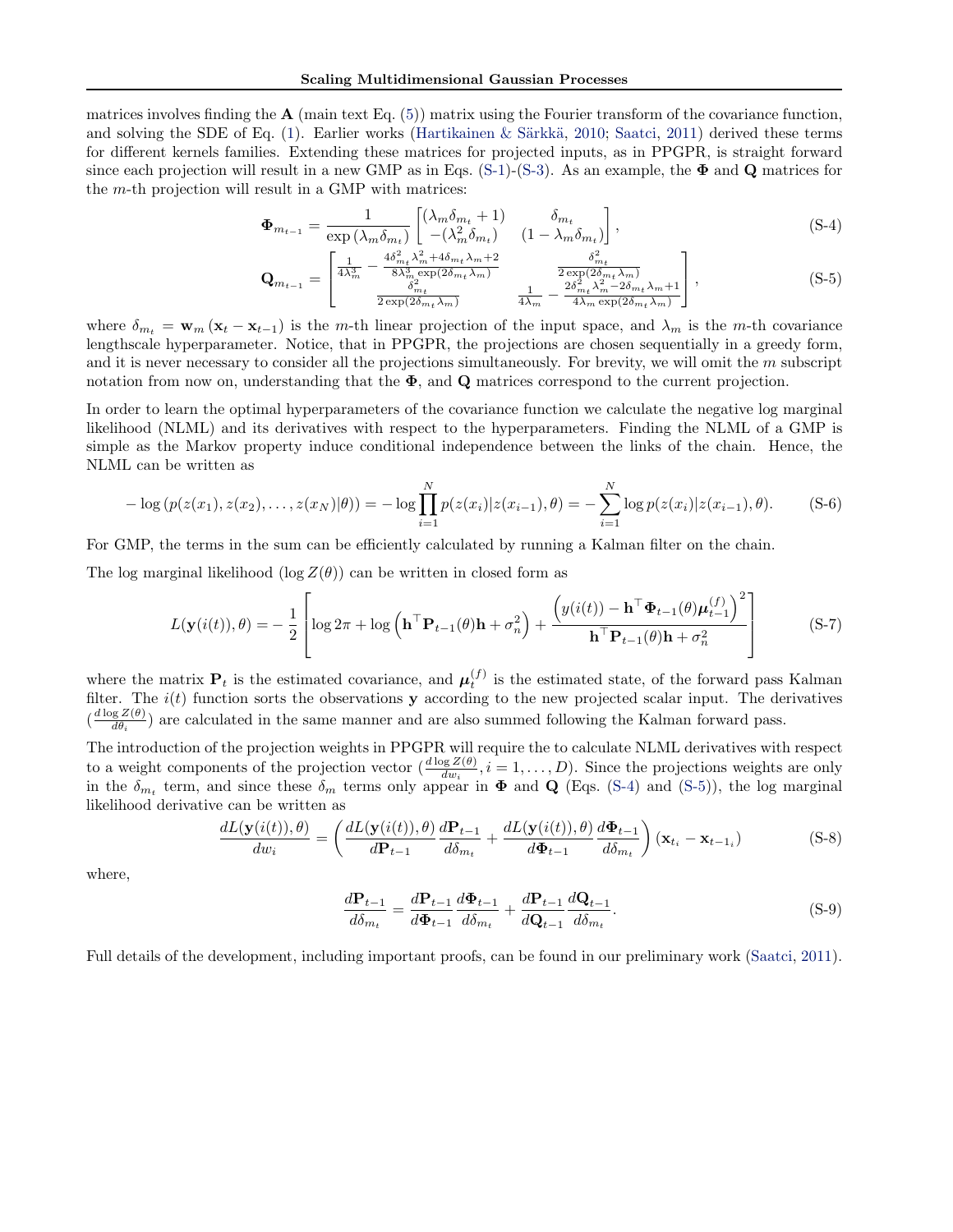

*Figure 1.* A simple example to illustrate the different models: Full GP, Additive GP, and Projected GP. The Full GP is shown on the left for a two dimensional input space. The bold line represents a fully connected graph. The Additive GP, and projected GP are shown on the middle, and right, respectively. Notice that in the projected GP a sort step is performed after the projections to make it a Gauss-Markov process. The sorted outputs are written with a tilde.

## **References**

Barber, D., Cemgil, A. T., and Chiappa, S. *Bayesian Time Series Models*. Cambridge University Press, 2011.

- Hartikainen, J. and Särkkä, S. Kalman filtering and smoothing solutions to temporal Gaussian process regression models. In *Machine Learning for Signal Processing (MLSP)*, pp. 379–384, Kittilä, Finland, August 2010. IEEE.
- Minka, T. Divergence measures and message passing. Technical report, Microsoft Research, 2005.
- Rasmussen, C.E. and Williams, C.K.I. *Gaussian Processes for Machine Learning*. The MIT Press, 2006.
- Saatci, Y. *Scalable Inference for Structured Gaussian Process Models*. PhD thesis, University of Cambridge, 2011.